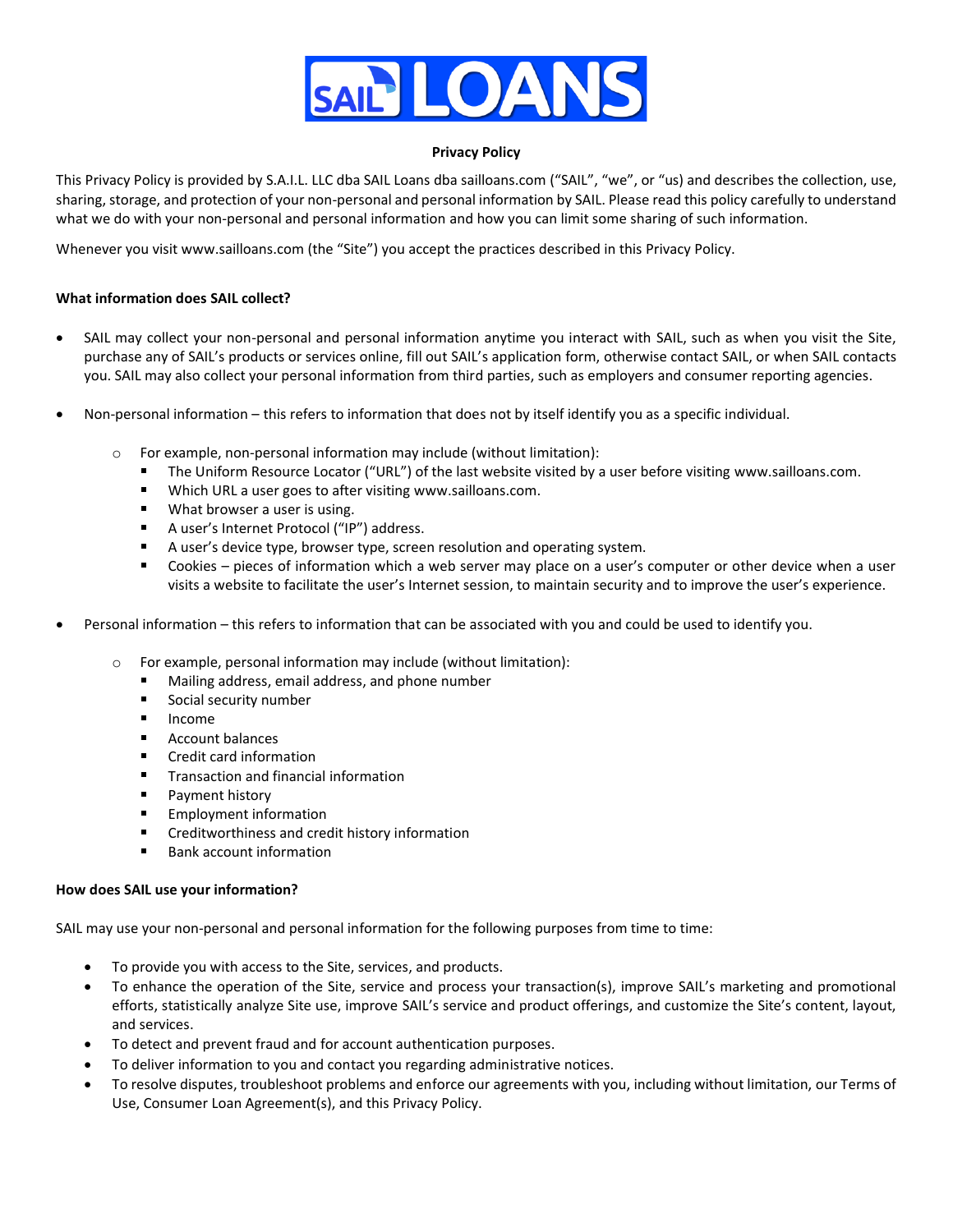

- To market our services and products to you.
- Any other purpose that is permitted by law.

# **Does SAIL share your information?**

- SAIL may share your non-personal and personal information described above from time to time with SAIL's Affiliates (as defined below) and Non-Affiliates (as defined below) as permitted by law, such as (without limitation) for SAIL's business and marketing purposes, servicing and processing your transaction(s), sending you informational, marketing and promotional content, maintaining and servicing your account(s), reporting to credit bureaus, and responding to court orders and legal investigations.
- SAIL may share your non-personal and personal information described above from time to time with Non-Affiliates pursuant to a Joint Marketing Agreement (as defined below).
- SAIL may share your non-personal and personal information described above from time to time with SAIL's Affiliates for SAIL's Affiliates' everyday business purposes and marketing purposes.
- SAIL may share your non-personal and personal information described above from time to time with Non-Affiliates so that they can market services and products to you.
- SAIL may share your non-personal information described above from time to time with Non-Affiliates so that they can enable SAIL to verify your identity by registering and remembering devices associated with your account for purposes of fraud detection and prevention.

## **How can you share information about your www.sailloans.com experience on social media sites?**

• SAIL may offer services that allow you to share information with third party social media sites such as Facebook, Twitter, LinkedIn, Pinterest, and others. Please note that if you share information with these third party social media sites, different rules may apply to their use and/or sharing of the information you provide them.

## **How can you limit sharing of your personal information?**

You can limit sharing of your personal information for the following purposes:

- 1. Sharing for SAIL's Affiliates to market services and/or products to you;
- 2. Sharing for Non-Affiliates to market services and/or products to you; and
- 3. Sharing information about your creditworthiness for SAIL's Affiliates' everyday business purposes.

If you wish to limit sharing of your personal information for any or all of the three above-described purposes, please contact us:

- By calling 833.700.7245 our menu will prompt you through your choice(s); or
- By writing a letter to: SAIL Loans, 2400 East Devon Avenue, Suite 300, Des Plaines, Illinois 60018.

## **When does SAIL begin sharing your personal information?**

• Except as otherwise described in the next sentence, SAIL may begin sharing your information immediately. If you are a new customer, SAIL may, thirty days after this Privacy Policy is accepted, begin sharing (a) your personal information with SAIL's Affiliates and Non-Affiliates to market services and/or products to you, and (b) information about your creditworthiness with SAIL's Affiliates. If you are an existing or former customer, SAIL can continue to share your information as described in this Privacy Policy. Please note that regardless of whether you are a new, existing, or former customer, at any time you can limit SAIL's sharing of your information by following the instructions set forth above in the section entitled "How can you limit sharing of your personal information?"

#### **How does SAIL safeguard your personal information?**